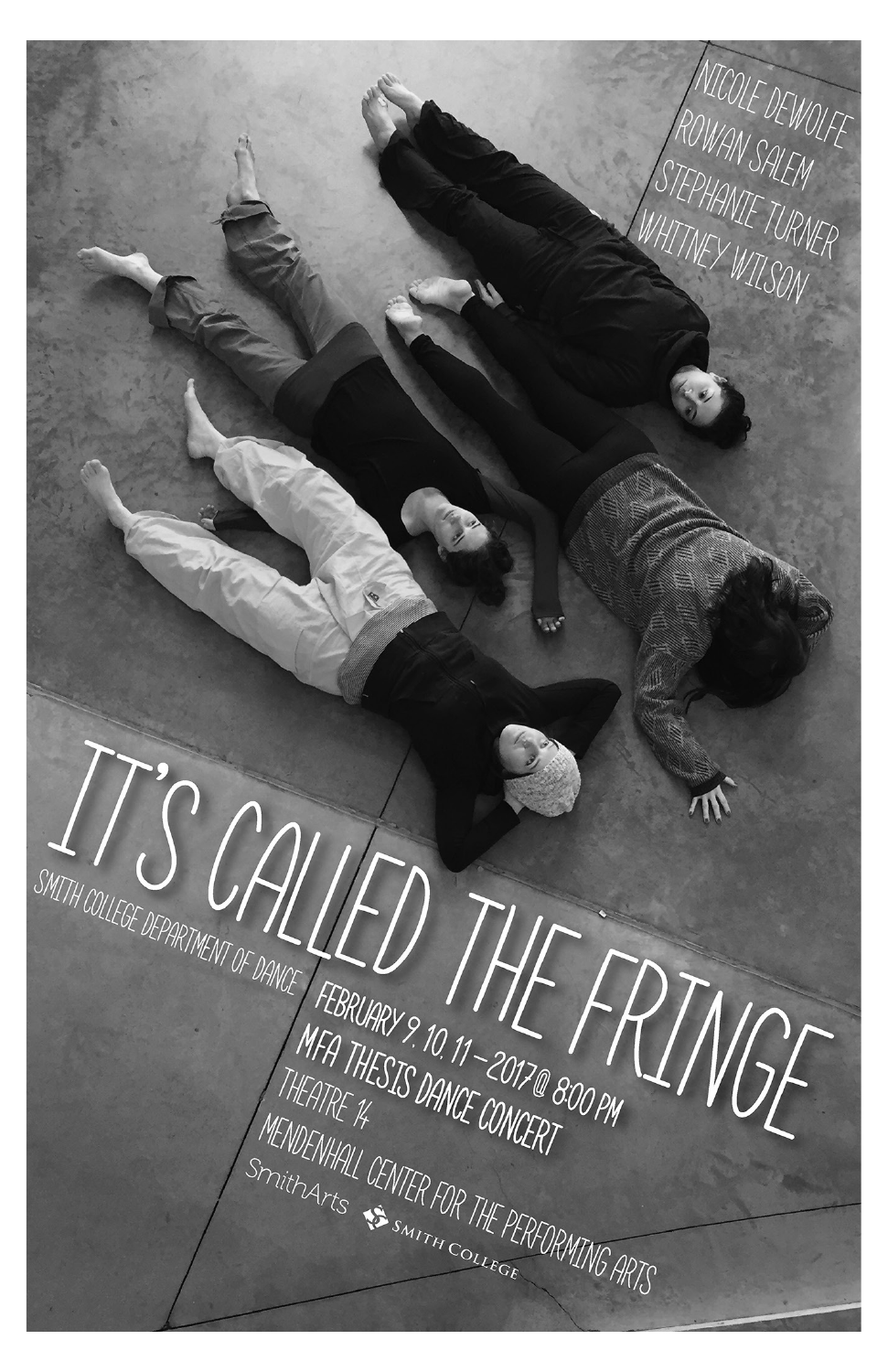*This performance will take place at 7:15 PM in Acting Studio 1. Separate Reservations Required.* 

# *ektropí*

# **Choreography**

Stephanie Turner

## **Performers**

Stephanie Turner Will Shields

### **Music**

Will Shields: original composition Michael Wall: 3\_70

#### **Costume Design**  Emily Justice Dunn

**Lighting Design** Zara Jamshed

**Artwork** Whitney Wilson, Will Shields, Stephanie Turner

> **Set Design** Dan Rist

### **Dramaturg**

Kate Seethaler

*This performance is one of several projects created over the past year of creative collaboration and whimsical adventures with Will Shields. A huge thanks to Kate Seethaler and Candice Salyers for your time, imaginations and practical guidance, Mike Vargas for the your constant support and musical instruments and incredible lighting designer, Zara Jamshed for bringing your magic to this work.*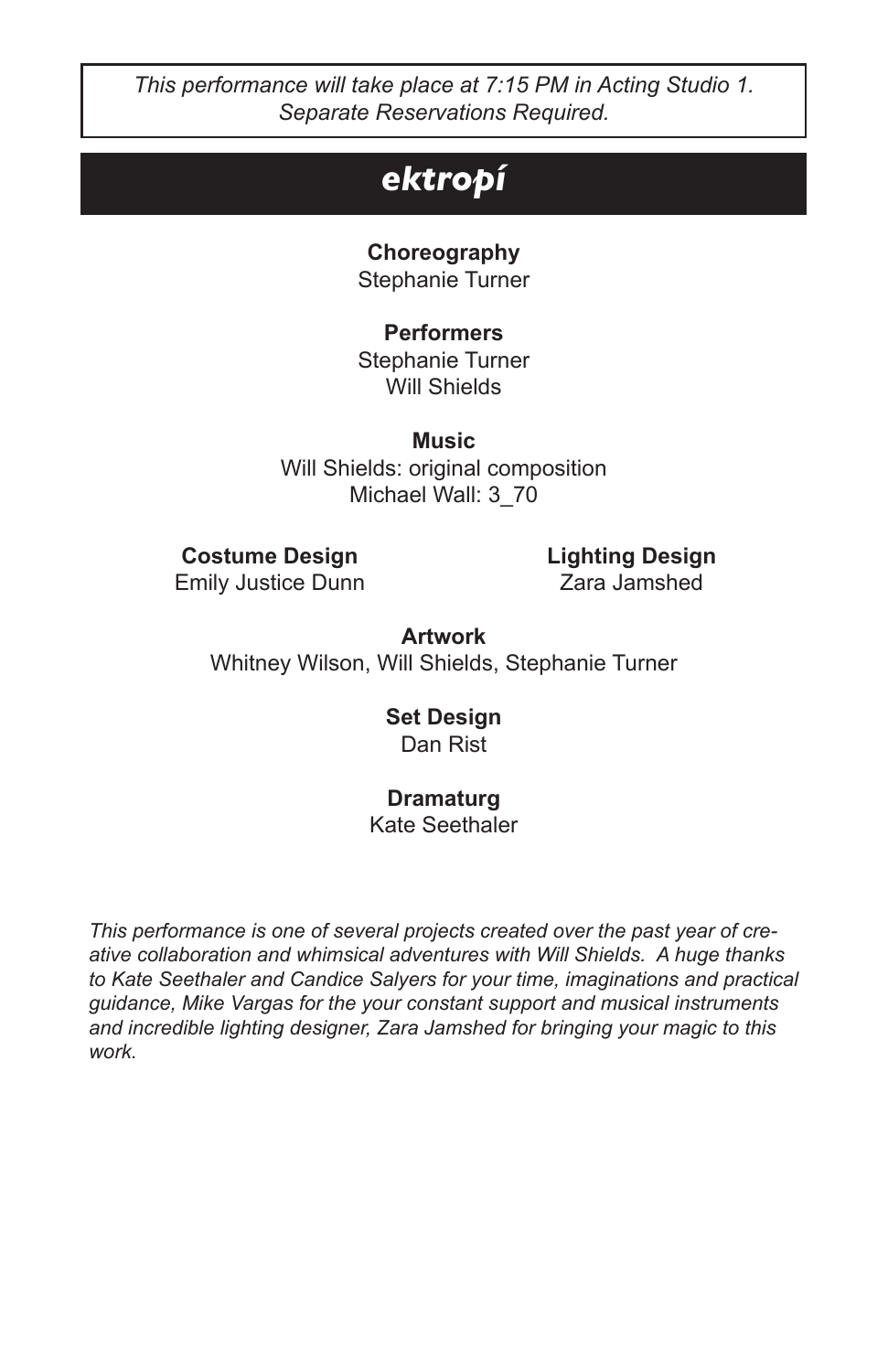# *it lies in the seams*

**Choreography**

Nicole DeWolfe

#### **Performers**

Julia Antinozzi Nicole DeWolfe Maya LaLiberté Rowan Salem Sarah Seder

#### **Music**

Julia Wolfe with Robert Black & Matthew Welch, Luc Ferrari

## **Lighting Design**

Kathy Couch

### **Costume Design**

Emily Justice Dunn

*Thank you Rowan, Sarah, Maya, and Julia: This work would not be possible without your dedication, enthusiasm, and laughter these past few months. I am so grateful for our time making, playing, and listening to Bruce together. To my creative advisors, Lester Tomé and Jim Coleman, thank you for generously sharing your wisdom during the making of this work. To my family, thank you for your constant support and encouragement along the way.*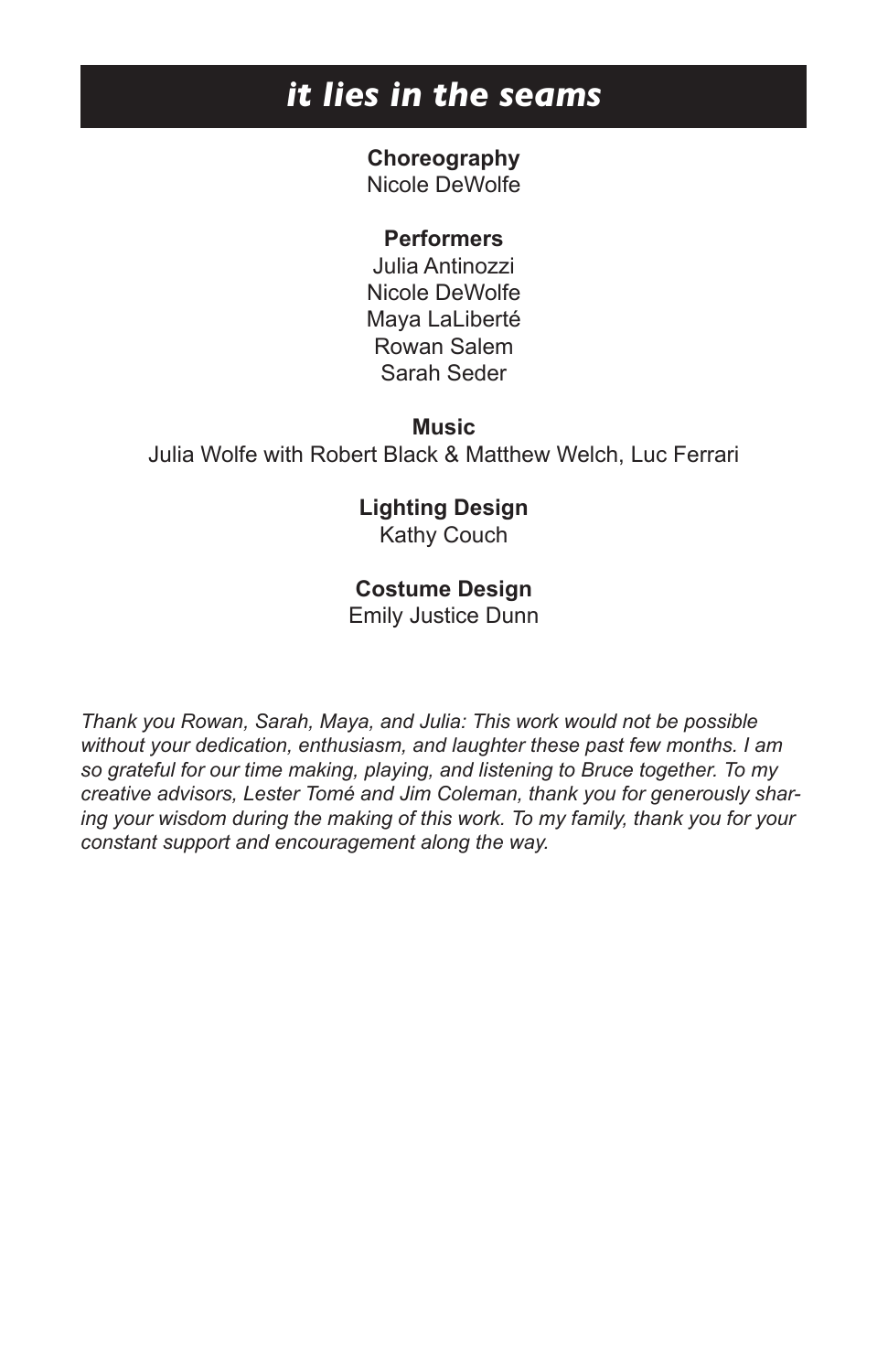# *We Are All This*

#### **Choreography** Whitney Wilson

#### **Performers**

Kate Seethaler Sofia Engelman Dana Duren Barbara Cortez-Greig Jan Alicia Nettler Alyniece Siemion Jessica Beliles Donald Andrew Diana Yourke Stephanie Jacco Sydni Lockeby Catalano Tia Petelle-Murphy Margaret Bowrys Paul Vidich Will Shields

> **Music** Will Shields

**Lighting Design** Kathy Couch

**Costume Design**

Emily Justice Dunn

#### **Set Design** Serena Yau

*Dear audience member,* 

*Thank you for being here tonight and for participating in this live performance experience. It is you, your imagination, your perspective, your beliefs, your whole being that constructs and completes the meaning of this work. I hope you enjoy being here, seeing, and being seen. This work would not be possible without the immense dedication, effort, trust, choice-making, movement-making, comedic relief, generosity, and vulnerability from the performers. I have cherished every moment of working with this group of talented, strong, confident, creative, diverse beings and I am forever grateful for this time and work with them. I also would like to extend a huge thank you to Serena Yau and Emily Dunn for their collaboration, vision, and manifestation of the set and costumes. I'd also like to thank Angie Hauser and Paul Matteson for their generous advice and encouragement. And lastly, I'd like to acknowledge and thank my partner in life and love, Will Shields, for his endless creative, emotional, and practical support for this project. Enjoy! With Reverence, Whitney Wilson*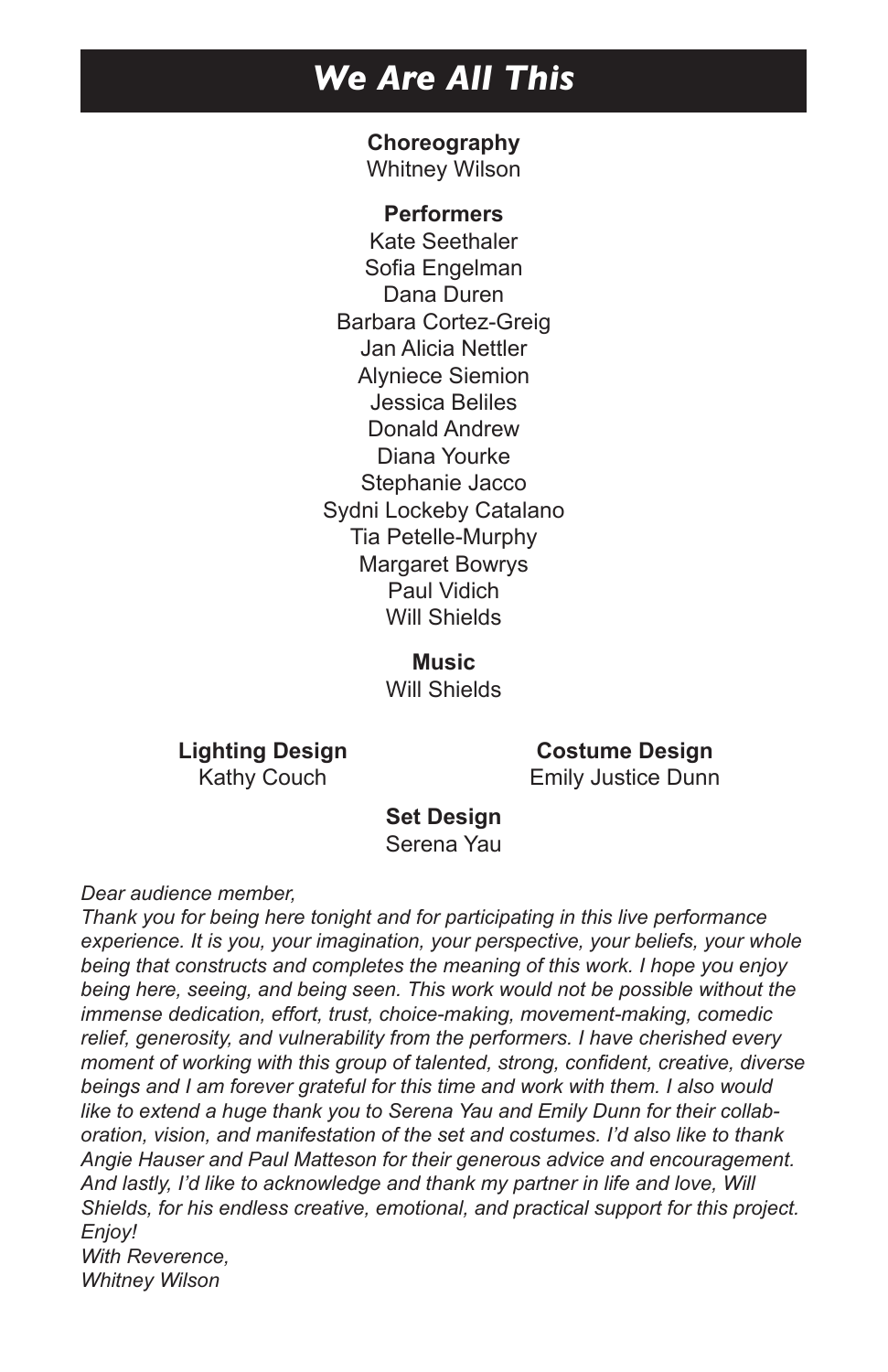Ten Minute Intermission

# *Sightlines*

**Choreography** Rowan Salem

### **Performers**

Julia Antinozzi Sophia Arnall Jessica Beliles Serena Anne Cattau Nicole DeWolfe Aubrey Johnson Maya LaLiberté Molly Rose Tupper

**Music** Bernhard Fleischmann, Maggi Payne, Steve Reich, Linder Valley

> **Lighting Design** Kathy Couch

**Costume Design** Emily Justice Dunn

### **Set Design**

Dan Rist, Alan Schneider

*Thank you Julia, Sophia, Jess, Serena, Nicole, Aubrey, Maya, and Molly for your enthusiasm, power, and friendship throughout this process. Thank you to the faculty of the Smith College Dance Department, especially Chris Aiken for your investment in the work. To my family and Alex: thank you for your love and support.*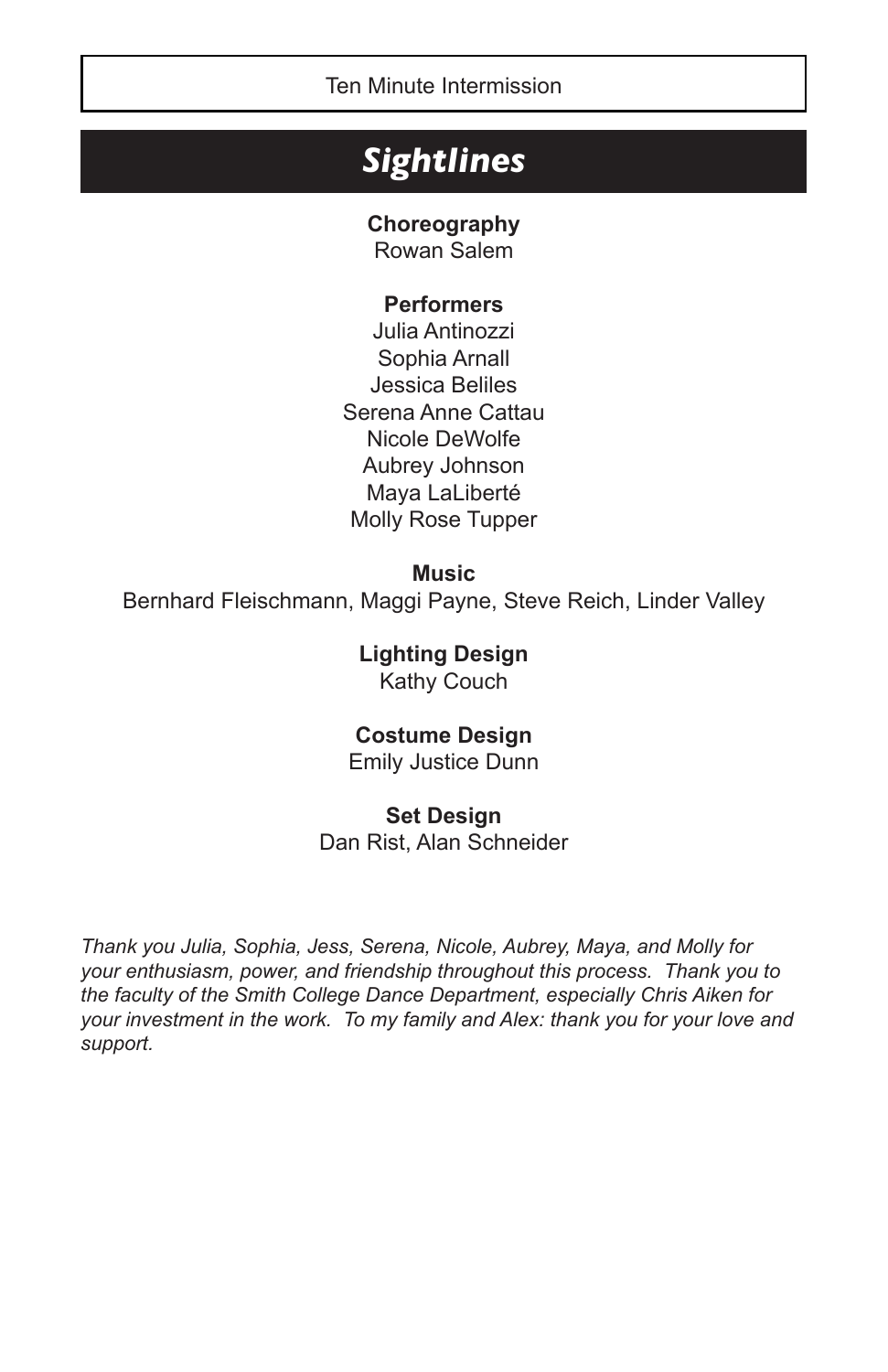# *THANK YOU*

The choreographers express their deepest gratitude to the following individuals:

Thank you to Kim Logan for all that you do for us in the Department of Dance.

Thank you to Matthew Adelson, Kat Rother, and Nikki Beck for all of your support throughout this process.

Thank you to Emily Justice Dunn, Daniel David Rist, David Wiggall, Sam Rush, Kathy Couch, Alan Schneider, and Chase Trumbull for your commitment to actualizing our vision for this production. A huge thank you to Sarah Lass and the rest of the stage crew!

Thank you to Janet Spongberg and Marlene Wong at the Josten Library for aiding us in our research.

Thank you to Letty Bassart, Shayla-Vie Jenkins, Sarah Lass, and Sarah Seder for working alongside us this year. Thank you to Barbie Diewald, Emily Lukasewski, Bronwen MacArthur, and Kate Seethaler for your friendship and mentorship.

Chris Aiken, Rodger Blum, Angie Hauser, Lester Tome, and Mike Vargas: thank you for sharing your unique strengths and wisdom with us. Thank you for challenging us and holding a space where we can explore, grow, and make work that we care about. Your influence in the work is truly felt and appreciated.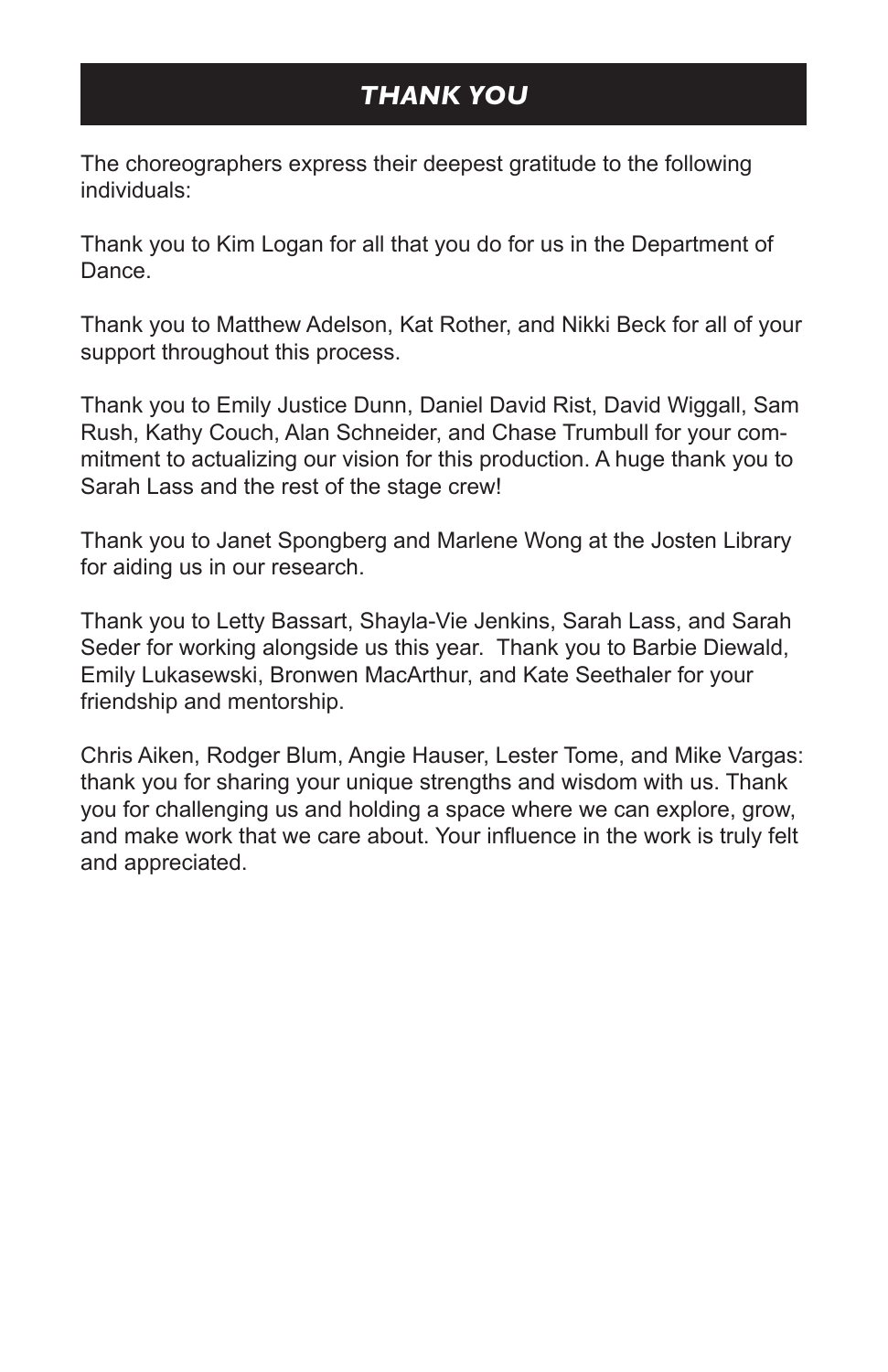# *ABOUT THE ARTISTS*

**Nicole DeWolfe** (Choreographer, *it lies in the seams*) is a movement artist and educator whose current work investigates patterns in the human mind, as she uses performance as a venue to explore and adapt to the always shifting realities of human life. Nicole has performed in works by artists such as Wendy Woodson, Sean Curran, Paula Josa-Jones/ Performance Works, and Jean Abreu, among others. Her choreography has been presented at Smith College, Roger Williams University, and the American College Dance Association. Nicole earned her BA in Dance/ Performance Studies, Summa Cum Laude, from Roger Williams University in 2013 and her 200-hr YTT from the Kripalu School of Yoga & Ayurveda in 2016. Nicole has taught dance classes to students of all ages throughout Massachusetts, and is currently a Teaching Fellow and MFA candidate in the Smith College Department of Dance.

**Rowan Salem** (Choreographer, *Sightlines*) is a choreographer, performer, and teacher from Boston, MA whose interests lie in improvisation, technique, links between philosophy and movement, the relationship of sound and movement, and investigating questions about perspective through performance. She has taught undergraduate technique courses at Amherst College, the University of Massachusetts Amherst, and Smith College. Rowan has recently performed in the work of Chris Aiken, Angie Hauser, Lorraine Chapman, Pamela Newell, Jim Coleman, and Terese Freedman. Her choreography has been shown at Amherst College, Smith College, Green Street Studios, The Dance Complex, Spontaneous Celebrations, and Lesley College. Rowan holds a BFA in Dance from the University of Massachusetts, Amherst. She is currently a Teaching Fellow/Gretchen Moran Scholar and a Masters of Fine Arts Candidate in Choreography and Performance at Smith College.

**Will Shields** (Composer, *ektropi, We Are All This*) is an autodidactic Experimental Music Composer, and he works collaboratively as a performer, composer, actor, and director for interdisciplinary performance experiences. Curious about the nuances of sound as a transmission for consciousness shifts, Will is deeply studying music theory and history and is beginning to remove the chromatic scale/equal temperance fetters to explore the infinite, microtonal landscape.Neglecting the time honored axiom "Music and noise are opposites", Will thinks of sound composition as an organizational design process aimed at indeterminacy in music, and he attempts to integrate biophony, geophony and anthropophony sounds with live instruments–some homemade, others a combination of technique and instruments–into an ecology of "soundscape guild design."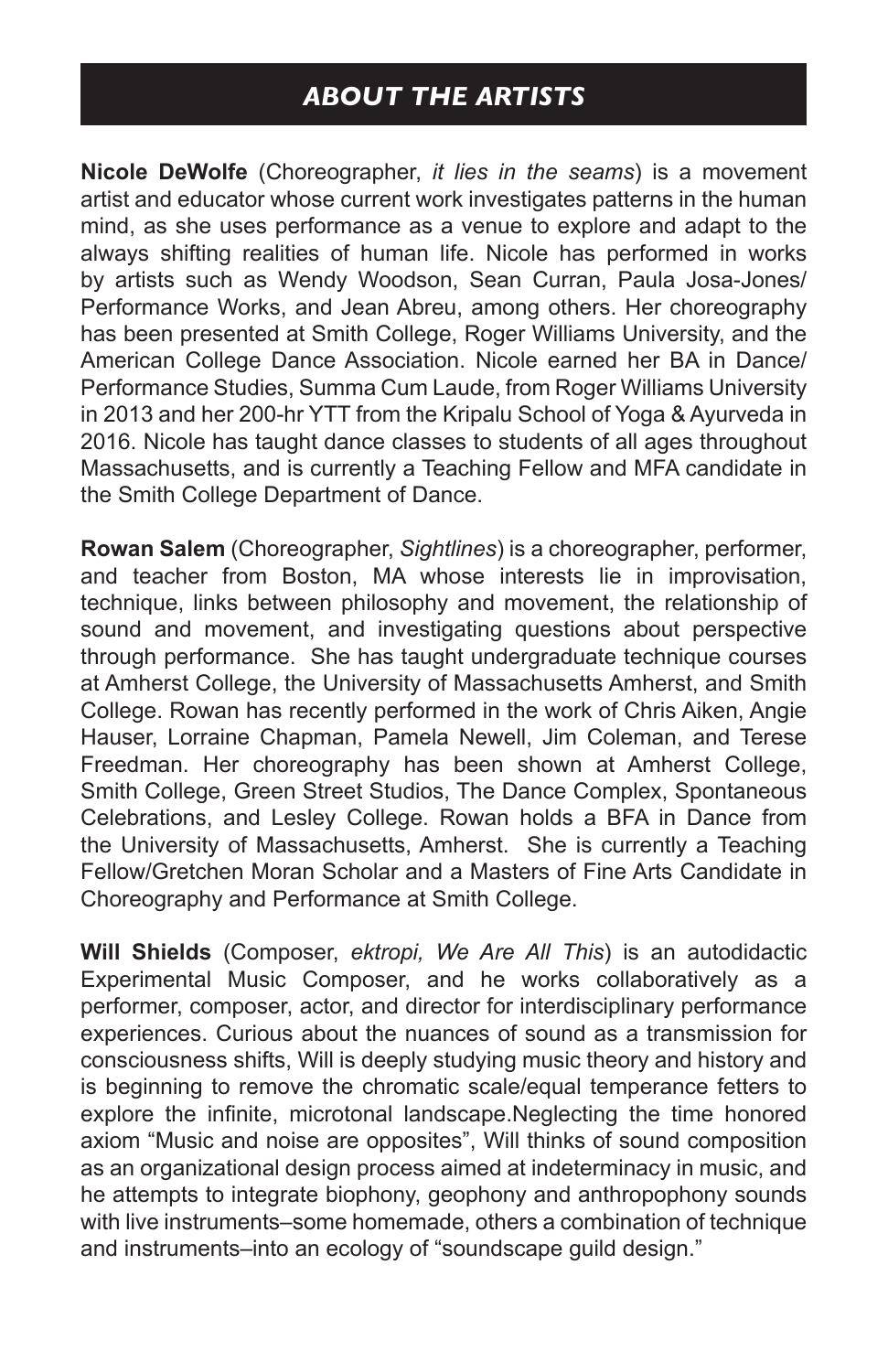**Stephanie Turner** (Choreographer, *ektropi*) Stephanie Turner is a dance choreographer, performer and educator, most recently based in Providence, RI. Stephanie is the founder of The Movement Exchange where she produced regular performances, festivals, workshops and facilitated Contact Improvisation Providence. Stephanie has taught Contact Improvisation and Contemporary Dance as an Adjunct Lecturer at Brown University and Salve Regina University and as an independent artist at AS220 and Rhode Island School of Design. Stephanie's choreographic work has been performed at several venues in Providence, Boston, New York City and Philadelphia. She has performed with and for artists Olase Freeman, Katie McNamara, Shura Baryshnikov, Betsy Miller, Michelle Bach- Coulibaly and Project 401. Stephanie holds a BFA in dance performance from Rhode Island College and is currently a teaching fellow and MFA candidate in the Smith College Department of Dance.

**Whitney Wilson** (Choreographer, *We Are All This*) is a movement researcher, artist, and teacher who integrates dance performance, pedagogy and artistic collaboration to promote knowledge of and action about environmental and social issues. She has presented her work in festivals and events that sponsor alternative energy and equal rights. Other venues for her work have been Northampton's Arts Night Out, Gainesville's Art Walks, Museum Nights and Swamp Dance Fest. She has taught in a wide variety of locations, including a juvenile detention center for girls, daycare centers for people with Alzheimer's disease, performing arts high schools, and is currently a Teaching Fellow at Smith College where she teaches undergraduate movement courses. She received a BFA in Dance and a Certificate in Arts in Medicine from the University of Florida.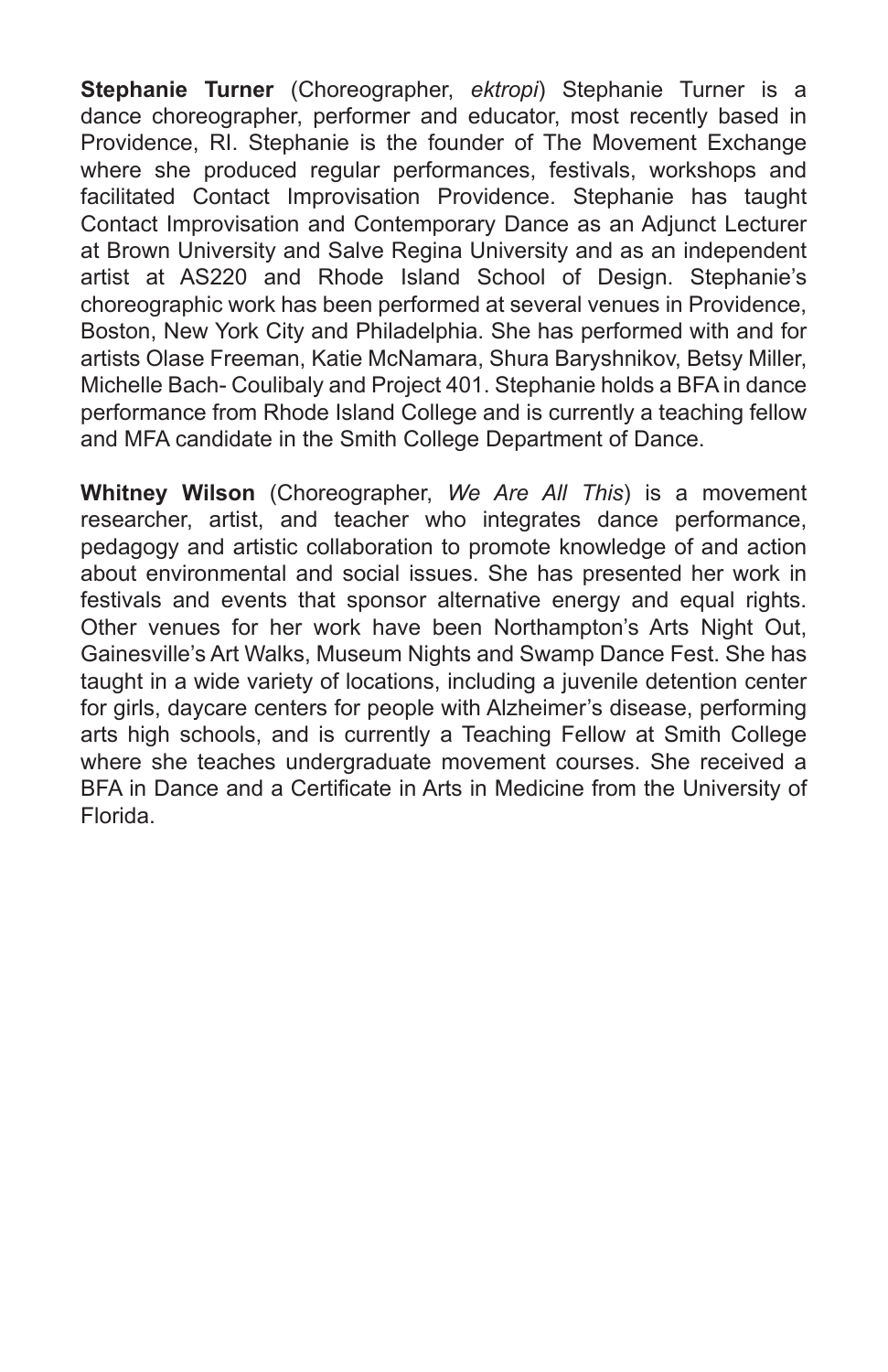# *PRODUCTION*

|                                                                | Stephanie Turner, Whitney Wilson                     |
|----------------------------------------------------------------|------------------------------------------------------|
|                                                                |                                                      |
|                                                                |                                                      |
|                                                                |                                                      |
|                                                                |                                                      |
| Lighting Designer and Technical Director  Daniel D. Rist       |                                                      |
|                                                                |                                                      |
|                                                                |                                                      |
|                                                                |                                                      |
|                                                                |                                                      |
|                                                                |                                                      |
| Box Office and House Manager Supervisor  Alicia Guidotti       |                                                      |
|                                                                |                                                      |
|                                                                |                                                      |
|                                                                |                                                      |
|                                                                |                                                      |
|                                                                |                                                      |
|                                                                |                                                      |
|                                                                |                                                      |
|                                                                |                                                      |
|                                                                |                                                      |
| Stage Crew  Elizabeth Harrington, Jessica Orlando,             |                                                      |
|                                                                | Sarah Pavlich, Christopher Petersen,                 |
|                                                                |                                                      |
|                                                                |                                                      |
|                                                                |                                                      |
|                                                                |                                                      |
|                                                                |                                                      |
| Electricians  Alexandra Belcher, Isabelle Brown, Eleanor Igwe, |                                                      |
|                                                                | Zara Jamshed, Zoe Rose Kriegler-Wenk, Megumi Lee,    |
|                                                                | Dylan McBride, Lisa Mena, Abigail Weaver, Serena Yau |
|                                                                |                                                      |
| Shop Assistants  Amanda Cesarano, Melissa Dollison,            |                                                      |
|                                                                | Emma Laube, Brianna McCall, Abigail Weaver           |
|                                                                |                                                      |
| Box Office/House Managers  Kelsey Conti, Sonja Imhoof          |                                                      |
| Box Office Assistants  Victoria Camarena, Steph Dinsae,        |                                                      |
|                                                                | Emma Laube, Katherine Mercado,                       |
|                                                                | Genel McLean, Sarena Shafner                         |
|                                                                |                                                      |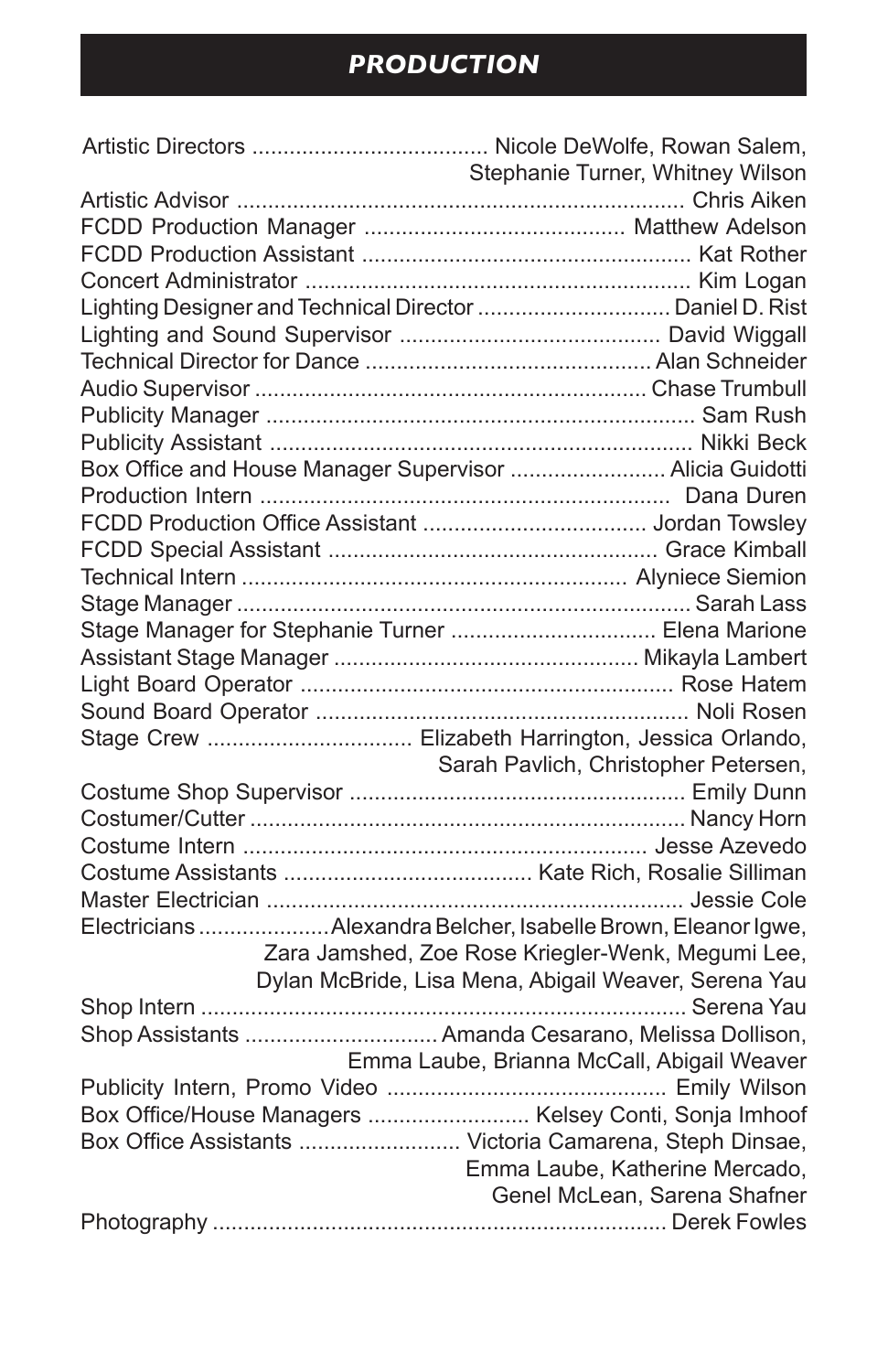## *SMITH COLLEGE DANCE FACULTY*

**Professor**  Rodger Blum, M.F.A., *Department Chair*

**Assistant Professors** Lester Tome, Ph.D., *Director of M.F.A. in Dance* Chris Aiken, M.F.A. Angie Hauser, M.F.A.

> **Professors Emerita** Yvonne Payne Daniel, Ph.D. Susan Kay Waltner, M.S.

**Five-College Lecturer in Dance**  Marilyn Middleton-Sylla

**Lecturer/Musician in Dance Technique and Performance**  Mike Vargas, B.A.

#### **Lecturers**

Shakia Johnson Bronwen MacArthur, M.F.A. Katie Martin, M.F.A. Jennifer Nugent

Ninette Rothmöeller, Ph.D. Kelly Silliman, M.F.A. Daniel Trenner, M.Ed.

#### **Teaching Fellows in Dance**

Nicole DeWolfe Rowan Salem Stephanie Turner Whitney Wilson

Shayla-Vie Jenkins Sarah Lass Sarah Seder

*The Smith College MFA Thesis Dance Concert is made possible in part by the Sharonjean Moser Leeds Endowment, a generous fund created by Sharonjean (SC '67) and Richard Leeds for the Smith College Department of Dance.*

## *FIVE COLLEGE DANCE DEPARTMENT*

Smith College is part of the Five College Dance Department, which was formed for the mutual benefit of all member institutions (Amherst, Hampshire, Smith, Mount Holyoke and the University of Massachusetts at Amherst). The faculty operates as one department unifying its educational mission to include a well-balanced curriculum emphasizing a broad integration of technical, creative, historical and analytical aspects of dance and a wide variety of philosophical approaches to teaching. The FCDD is a nationally recognized model for excellence in dance in higher education.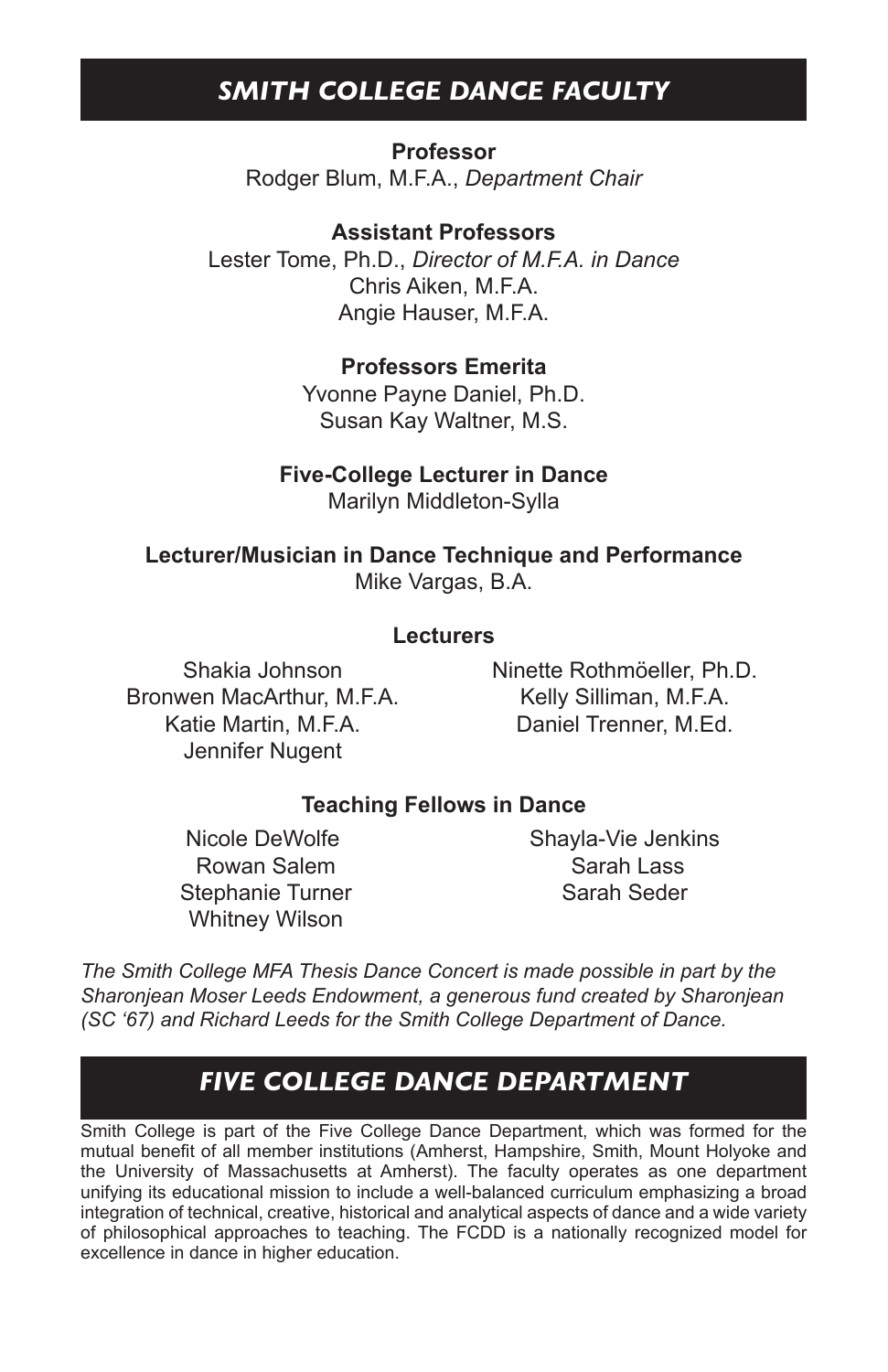## *UPCOMING DANCE EVENTS*

Wednesday, March 8, 5:00 PM

### **Body as Archive**

Regarding the persistent essential friction of gesture, attention and memory. Bebe Miller discusses the human capacity for embodied reference and recall, and the choreographic potential in these dynamic vectors of perception.

*Neilson Library Browsing Room Free and open to all*

Tuesday, April 4, 5:00 PM

## **Performing Memory, Conjuring Body**

Bebe Miller presents a lecture-in-performance in collaboration with Angie Hauser, Assistant Professor.

*Hallie Flanagan Studio Theatre*

*Free and open to all*

### April 13, 14, 15, 8:00 PM

### **Senior Dance Concert**

Select works of outstanding choreography by graduating seniors: Sophia Arnall, Dana Duren, Janis Luke, Alison Marsh, Michaela Rohde, and Alyniece Siemion.

#### *Hallie Flanagan Studio Theatre*

*\$10 general admission, \$5 students and seniors*

Thursday, May 4, 8:00 PM

### **Spring Grad Event**

This annual spring performance will showcase new solo work by first year MFA candidates: Shayla-Vie Jenkins, Sarah Lass, Sarah Seder.

### *Scott Dance Studio*

*\$1.00 at the door, no reservations, general admission*

*For more details about upcoming events, see www.smith.edu/smitharts or visit the Smith College Department of Dance on Facebook.*